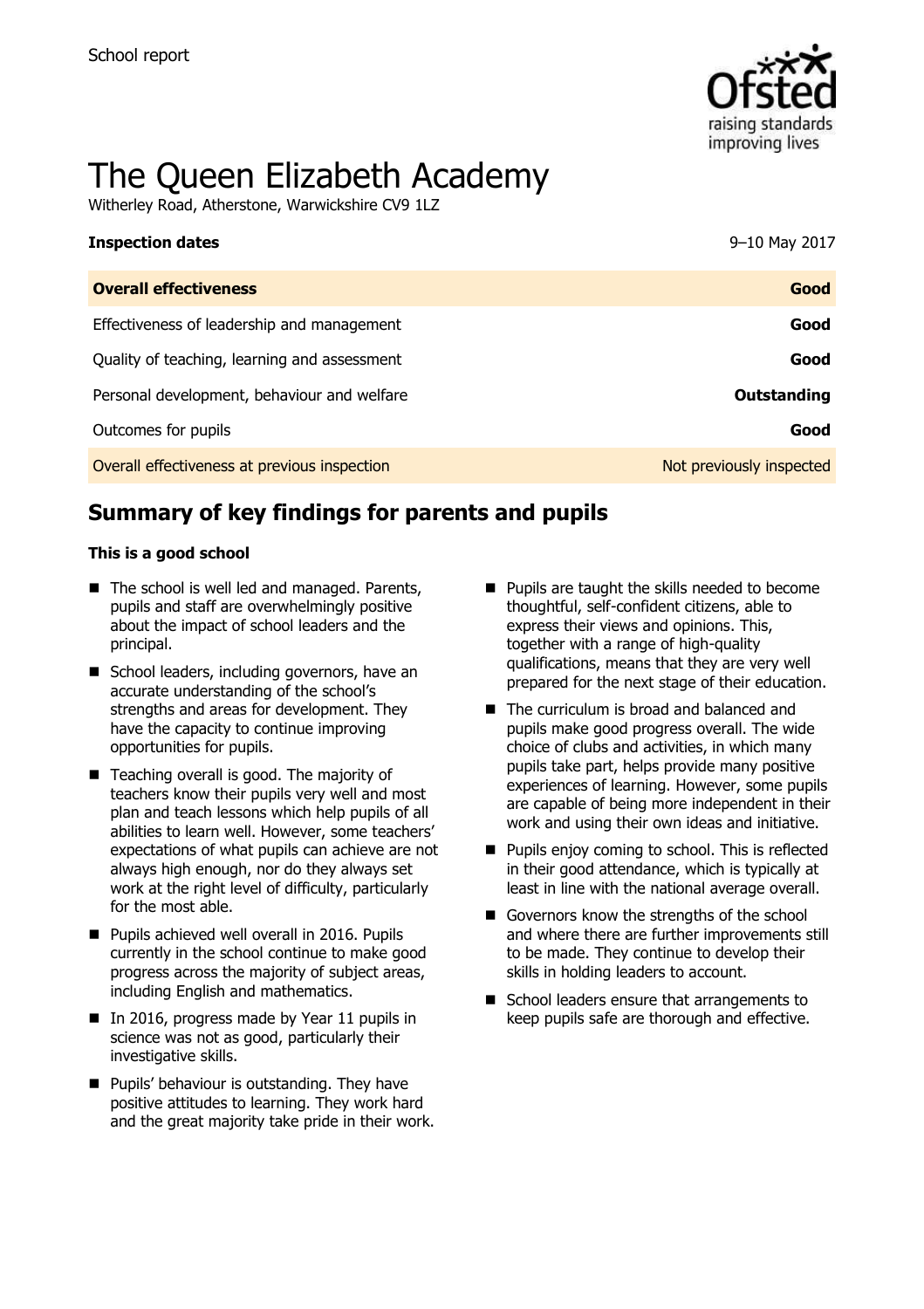

# **Full report**

#### **What does the school need to do to improve further?**

- Increase the attainment and progress of pupils across the school by:
	- ensuring work in lessons is always appropriately challenging for all groups of pupils of differing abilities, particularly the most able
	- providing more opportunities for pupils to plan and carry out investigations in their science work
	- extending pupils' ability to use their own ideas and initiatives in order to become increasingly independent learners.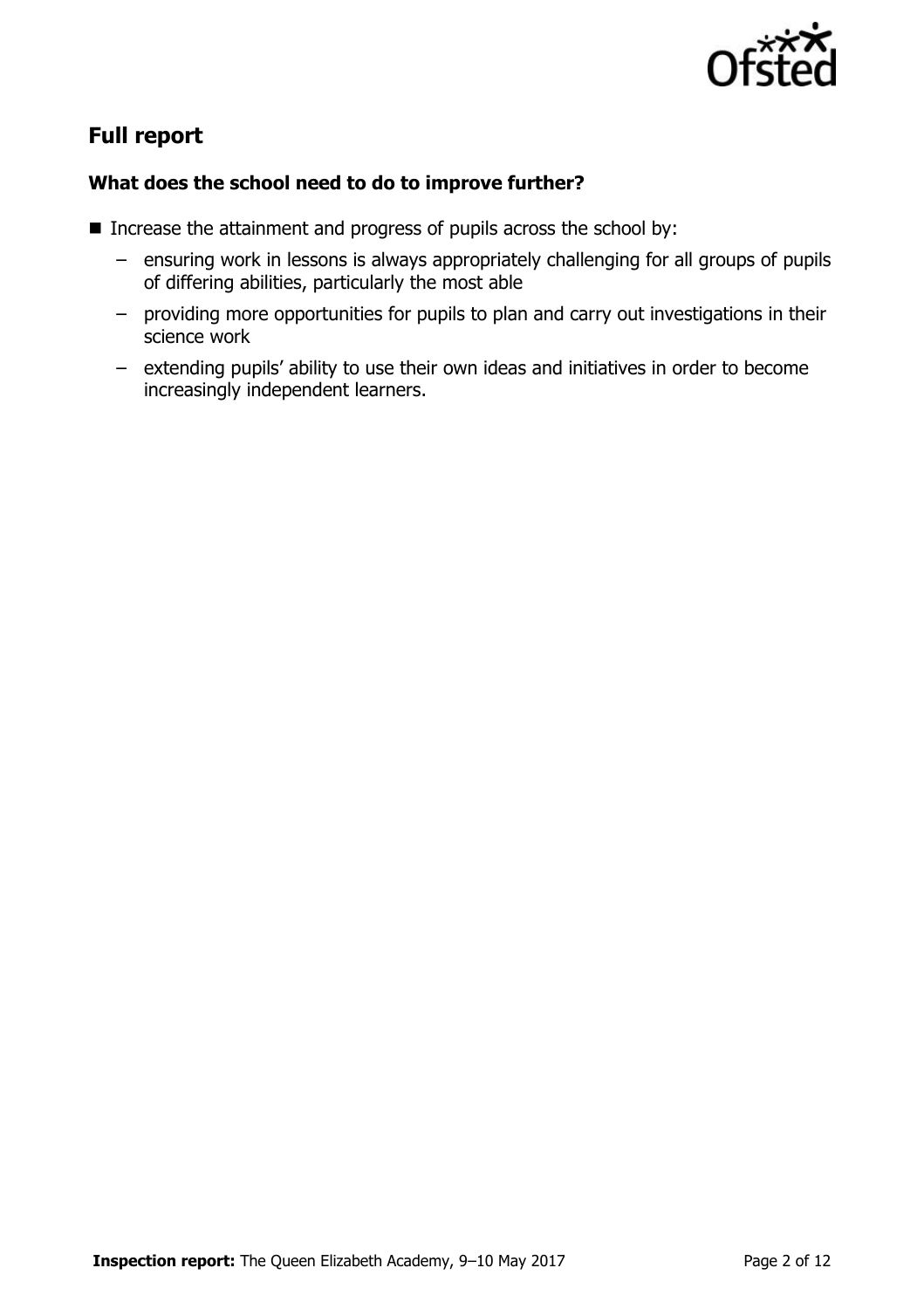

# **Inspection judgements**

#### **Effectiveness of leadership and management Good**

- **Pupils, parents and staff are positive about how the school is led and managed. They** recognise and value the role that the principal plays in improving the school. Pupils, parents and staff understand and believe in his vision. They would recommend the school to others.
- School leaders, including governors and middle leaders, have an accurate, clear and consistent understanding of the strengths of the school and the areas it needs to prioritise for improvement.
- **Performance management and pay progression are effectively led. They are clearly** linked to targets set by leaders. Targets support the school's improvement plan and include developments in leadership, teaching and the progress of pupils. Consequently, performance management has been effective in improving teaching and outcomes for pupils.
- Overall, outcomes for pupils at the end of Year 11 have been good in recent vears. Information shared by school leaders and work seen in pupils' books demonstrate that results are on course to remain positive. However, leaders in science recognise that better outcomes will occur when pupils' scientific investigation skills have been developed further.
- $\blacksquare$  Most pupils follow a curriculum which is appropriate for their needs and, as such, the curriculum is broad and balanced. The curriculum supports good outcomes for most pupils because it is well planned and taught. Pupils are well prepared to progress to appropriate next steps in their education, employment or training. All pupils follow a religious studies qualification at key stage 4, which supports the vision of school leaders to provide an ambitious and academic curriculum for all pupils.
- School leaders have rightly identified that more needs to be done to encourage pupils to be actively involved in their own learning, rather than relying on teachers to provide 'the answers' or information. This is a whole-school focus and aims to prepare pupils for more independent study when they go on to the next stage of their education or training at the end of Year 11.
- School leaders place great value on the wide range of extra-curricular activities provided. Pupils also recognise this aspect of the curriculum as a strength of the school. Activities are many and varied. They include sporting, artistic, musical and academic clubs and activities. The annual school production is particularly popular with pupils.
- The pupil premium funding is used well to support disadvantaged pupils. As a result, their progress is only slightly behind that of other pupils in the school and other pupils nationally. Similarly, additional funding to support the relatively small number of pupils who have special educational needs and/or disabilities successfully removes barriers to their learning so that they make as much good progress as their classmates. Excellent support is provided for these pupils by teachers and teaching assistants.
- The Year 7 literacy catch-up funding is used effectively to identify weak readers when they start in school and to provide additional support which successfully helps them to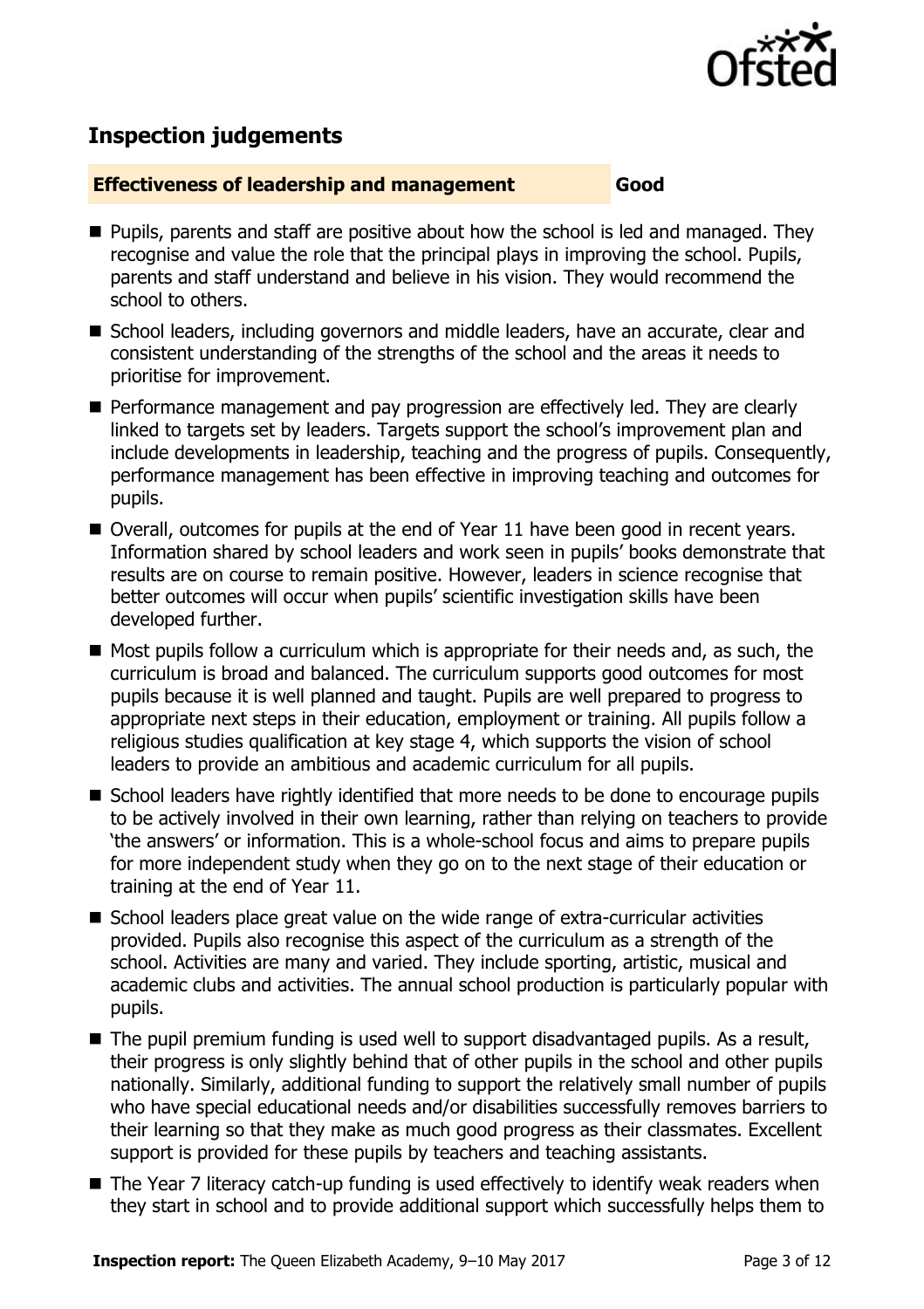

improve their reading and develop a love of books. Year 7 numeracy funding is also used well and there is a clear strategy in place to support these pupils' weaker numeracy skills when they start in the school. Most of these pupils go on to overcome these weaknesses and do well by the end of Year 11.

- There is very strong provision for pupils' spiritual, moral, social and cultural development. Pupils develop a good understanding of British values, including the importance of equal rights, democracy and the rule of law. They learn about different religions and cultures and about diversity in Britain. Their respect for peers and others with different sexualities is a strong feature.
- The Academy Transformation Trust (ATT) is fully aware of the school's strengths and areas for development and has worked well with senior leaders to improve the school since it joined their multi-academy trust.
- The large majority of parents say that they receive regular, useful information about the progress that their child is making and that their children achieve well. Parents are overwhelmingly positive about the way the school is led and would recommend the school to others.

#### **Governance of the school**

- Governors are committed and experienced. They share school leaders' high aspirations for the school and are rightly proud of the successful learning environment in the new building they have helped to shape. They are clear about the school's strengths and the demonstrable impact of leaders' focus on improving the progress of disadvantaged pupils.
- Governors have a clear understanding of their roles. They have taken positive steps to ensure that the governing body has expertise across the range of areas required.
- Governors take responsibility for their training and because of this they are well informed and up to date with key issues, for example performance management and pupil progress measures. This enables them to challenge and support the principal and other leaders effectively.
- Governors take their safeguarding role very seriously. They are well trained and regularly monitor that checks on the suitability of staff to work at the school are in line with statutory guidance.

### **Safeguarding**

- $\blacksquare$  The arrangements for safeguarding are effective.
- The school's safeguarding policies and practices are strong. Leaders actively promote a culture of vigilance where pupils' safety and welfare are paramount. The school site is very secure.
- The school has rigorous checking procedures in place for child protection. All staff have been trained in safeguarding and child protection and they know what to do if a child is at risk. Referrals to outside agencies meet requirements and concerns are followed up meticulously by school staff. Staff and governors have had training on 'Prevent', the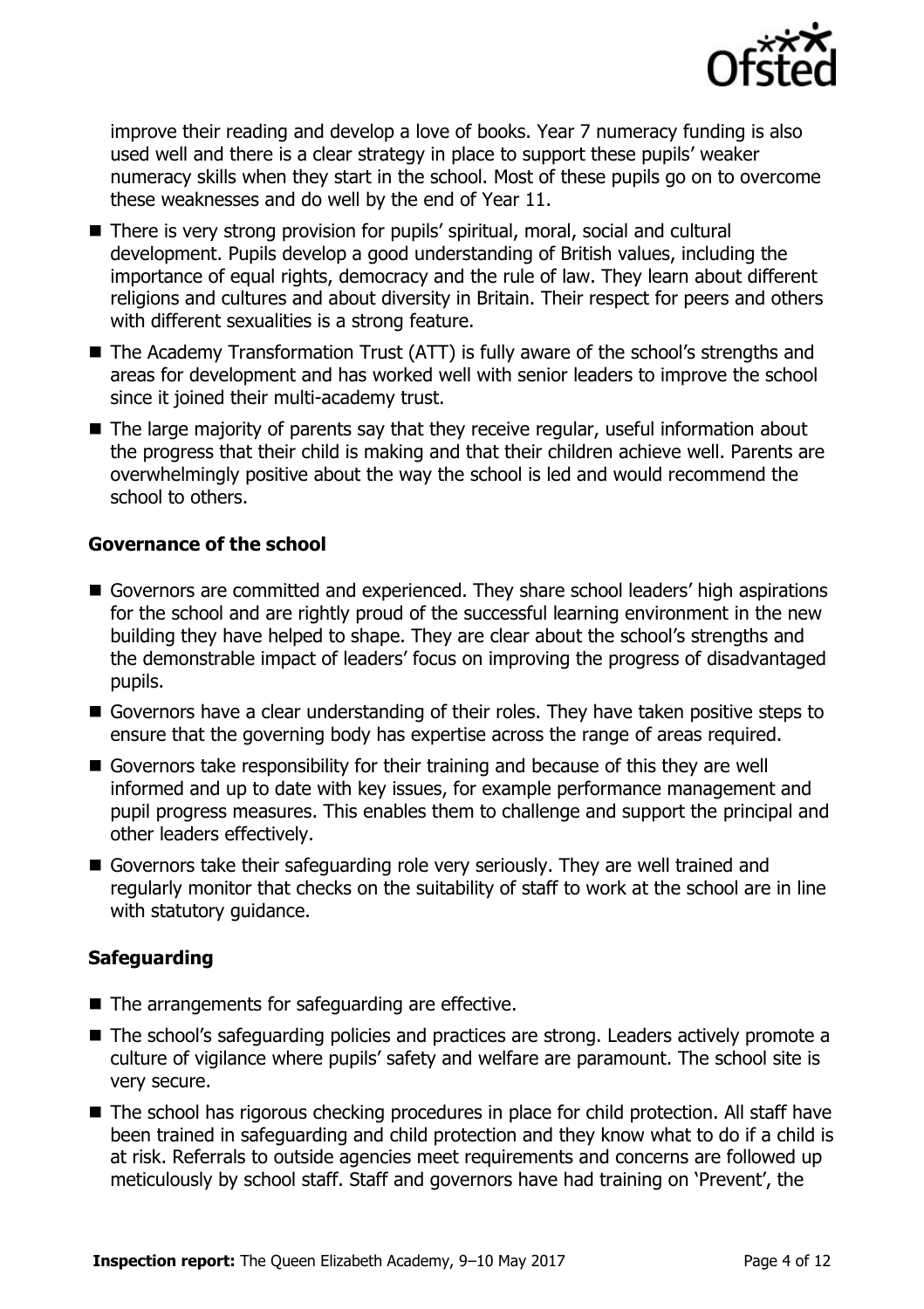

government's programme for preventing radicalisation and extremism.

- **Pupils are taught how to keep themselves safe, for example through e-safety** initiatives. The school has filters in place to prevent inappropriate internet usage.
- Governors are suitably trained in safeguarding and in the safe recruitment of new staff. They carry out an annual audit of safeguarding practice across the school and ensure that all necessary measures are fully in place.
- The school works effectively with parents and external agencies to keep pupils secure and safe from harm.

#### **Quality of teaching, learning and assessment Good**

- Teaching has improved significantly since the appointment of the principal. Pupils told inspectors that the teaching they receive is good. Most teaching seen on this inspection was effective and work seen in pupils' books in a range of subjects across the curriculum also showed that teaching is typically good.
- Teachers have strong subject knowledge and they are effective in checking the progress that their pupils make and accurately identify what pupils need to do next to improve. A focus on developing the consistent use of questioning to promote good learning and progress for pupils is helping them to understand more deeply the subject they are studying. For example, in a Year 11 physics revision lesson, pupils were asked probing questions to help them understand further how to gain higher levels in their GCSE. One pupil said to inspectors, 'Our teacher's questions are always good because they are getting the best out of us.'
- Teachers monitor pupils' achievement carefully using assessment information. They use this well to identify any gaps in learning and provide highly tailored support to help pupils who need to catch up and also to support their revision for tests and examinations. Pupils appreciate this help and say that teachers willingly give their time to help them to improve, including providing help with their classwork and homework at lunchtime and after school.
- $\blacksquare$  Most teachers set work that helps pupils to make good progress. In some lessons, however, expectations are not demanding enough. Because of this, some pupils, including the most able, do not make the progress that they should over time.
- **Pupils are well motivated, keen to learn and interested in their studies. They enjoy** practical activities and work well together when asked to participate in group tasks. Pupils quickly settle to tasks, are proud of their work and are genuinely interested in the subject matter.
- Leaders have cultivated a love of reading across the school. Pupils heard reading during the inspection did so confidently and clearly, and were enthusiastic about their chosen books. Staff give appropriate direction to pupils about suitable reading texts. The new school library is well used by pupils throughout the day.
- 'Maths mastery' is being incorporated into the mathematics curriculum. Teachers regularly set tasks that explore real-life concepts and pupils are becoming increasingly confident in attempting tasks that require reasoning and problem-solving.
- Lower-ability pupils and the relatively small number of pupils who have special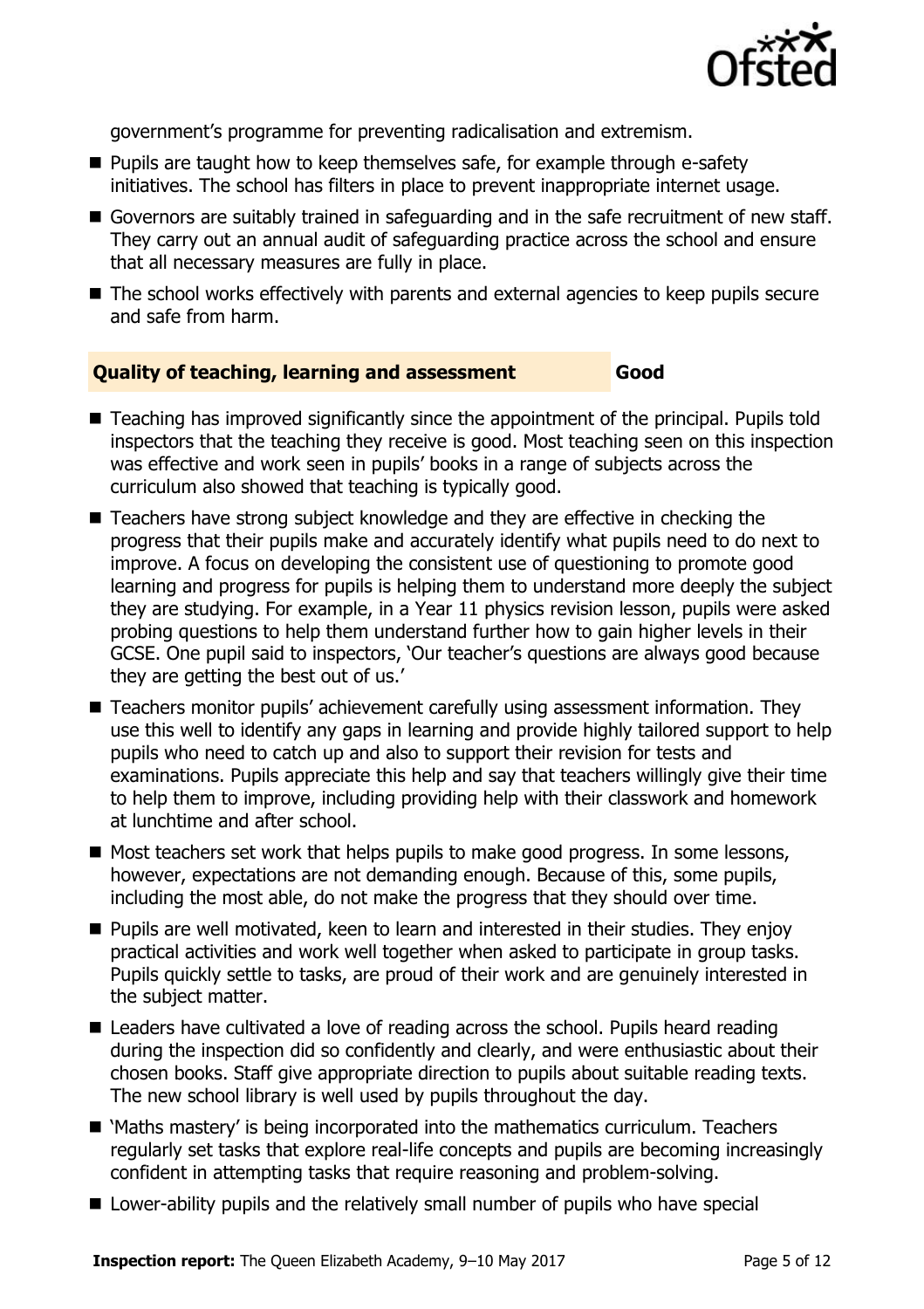

educational needs and/or disabilities are effectively supported by teachers and teaching assistants. The progress is regularly monitored and further support for learning is put in place as required. Because of effective teaching these pupils make good progress.

■ Teachers set regular and appropriate homework across a broad range of subjects and this contributes well to pupils' learning. The majority of parents who responded to Ofsted's online questionnaire, Parent View, were positive about the homework set.

#### **Personal development, behaviour and welfare <b>COULTS** Outstanding

#### **Personal development and welfare**

- The school's work to promote pupils' personal development and welfare is outstanding.
- **Pupils thrive in this small school where their teachers know them very well. They feel** very well supported by their teachers. Parents who responded to Ofsted's online questionnaire or via free text speak very highly of the personalised support and guidance their children receive.
- **Pupils feel safe in school and they know how to stay safe, including staying safe online.** They told inspectors that bullying is very rare and that staff deal with it effectively if it ever arises. Pupils said that there is no racism or homophobic bullying and school records confirm this. Relationships between pupils are excellent.
- **Pupils wear their uniform smartly and are courteous and respectful. They support one** another empathetically, for example in the positive way the junior leadership team and school council always respond to any comments or concerns raised by pupils via the suggestion box initiative. Almost all pupils take pride in their work, and the great majority respond to teachers' feedback with great care and attention, which helps to move their learning on.
- The school's work to promote pupils' spiritual, moral, social and cultural development is highly effective. Pupils learn about fundamental British values and they learn about the different cultures and religions in British society. Assemblies, religious studies lessons and tutor time cover a range of topics, such as human rights, freedom, conflict, emotional health and healthy lifestyles. Pupils who are appointed to the school council often proactively promote charity events.
- **Pupils in older year groups are provided with objective advice, information and** guidance regarding their future careers, which enables them to develop a good understanding of the broad range of careers open to them. Year 11 pupils have a bespoke careers profile which dedicated staff update frequently with the pupils themselves and their parents.

#### **Behaviour**

- The behaviour of pupils is outstanding.
- $\blacksquare$  During the inspection, pupils moved around the school site responsibly and maturely, and they behaved extremely well at break and lunchtimes.
- **Pupils' behaviour in lessons was exemplary. No pupil disrupted any lesson the**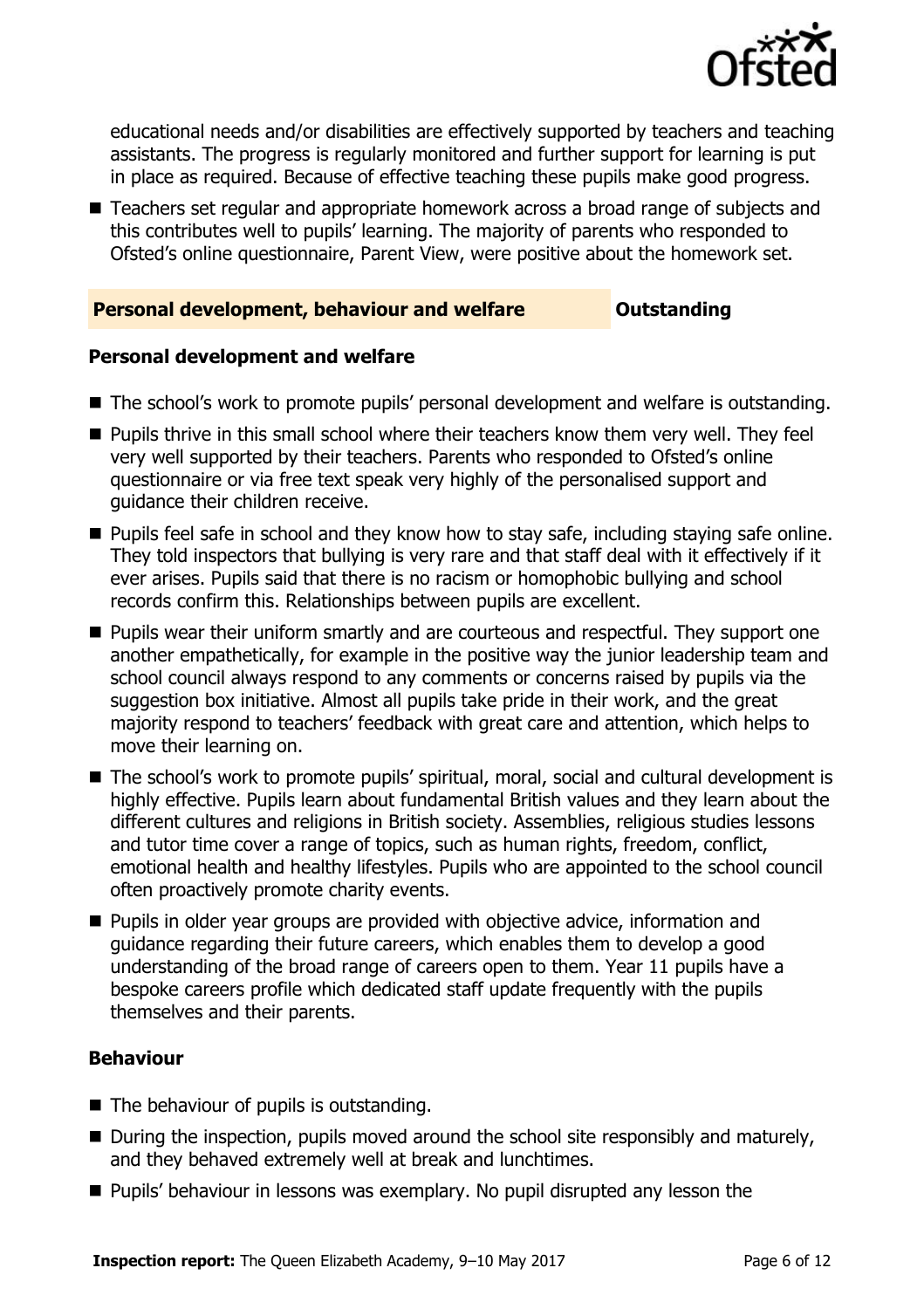

inspectors observed. All showed positive attitudes to learning, working assiduously in every subject. Pupils told the inspector that behaviour in lessons is almost always good and that they can get on with their work in lessons without disruption. Governors have also observed very good behaviour on their tours of the school.

- The school has recorded very few incidents involving poor behaviour this year. Leaders have successfully reduced the number of exclusions in recent years and now very rarely exclude any pupil.
- Attendance is close to national averages. Previously, disadvantaged pupils and pupils who have special educational needs and/or disabilities had levels of persistent absence which were higher than those of their peers. However, leaders have successfully reduced the levels of persistent absence of all groups of pupils. As a result, there are now very few pupils who do not attend school regularly. Punctuality to school is good.

#### **Outcomes for pupils Good**

- The school has steadily improved its achievement over the last two years. In 2016, the Progress 8 score (the new government measure by which secondary school performance is assessed) was higher than the national average. Pupils made good progress overall from average starting points. However, the most able pupils did not make the same significant rate of progress as other pupils at the school. School leaders have prioritised the progress of this group and teachers have a range of strategies to support current most-able pupils.
- Slower progress seen historically in humanities has been tackled and, as a result of the success of these strategies, pupils currently in the school are now making stronger progress in these subjects, particularly at key stage 4.
- Outcomes of disadvantaged pupils, including the most able disadvantaged pupils, also continue to improve. This is because leaders use pupil premium funding well to support disadvantaged pupils' progress across all year groups.
- Pupils who have special educational needs and/or disabilities achieve well overall. Additional support enables these pupils to study a relevant broad and balanced range of subjects and make good progress. These pupils achieve good outcomes and move on to appropriate education, employment or training once they leave the school.
- **Pupils' work seen during the inspection indicates that pupils make consistently good** progress across all year groups and subjects. Staff are committed to ensuring that pupils make strong progress. They run a plethora of interventions and 'help' sessions, mainly, but not exclusively, for Years 10 and 11. These are regular, numerous and well attended. Pupils value the opportunity to receive extra help and support, particularly as they prepare for examinations.
- **Pupils are assessed for their reading age when they start in the school and this** information is used to plan targeted support for weak readers to help them to catch up. All pupils, including confident readers, are encouraged to have a reading book and many were seen by inspectors enjoying the opportunity to read during the school day.
- **Pupils confidently express their views and opinions and take part in classroom** discussion with maturity, listening well and reflecting thoughtfully on views that may be different to their own. As a result, their communication skills are very well developed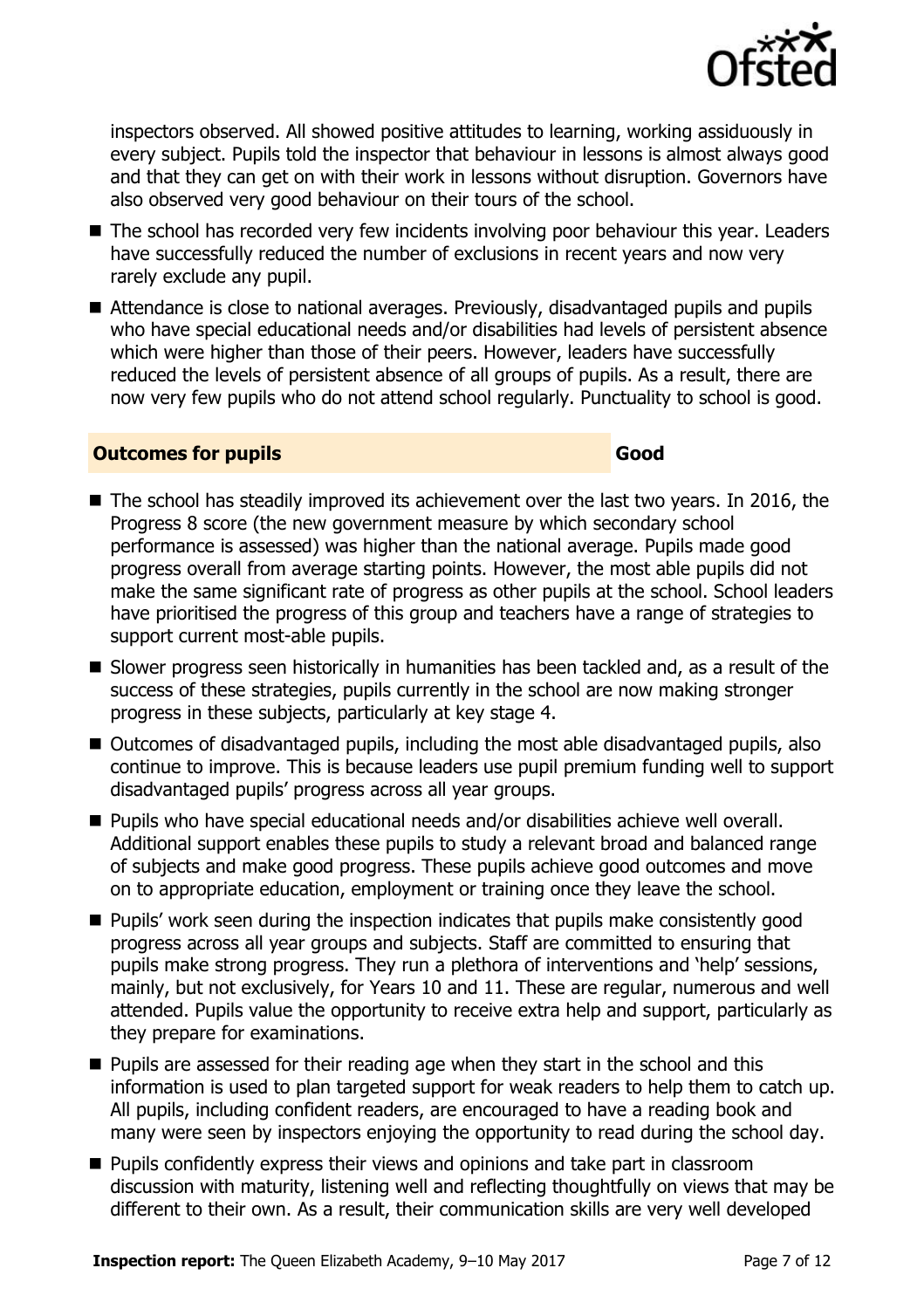

and supported.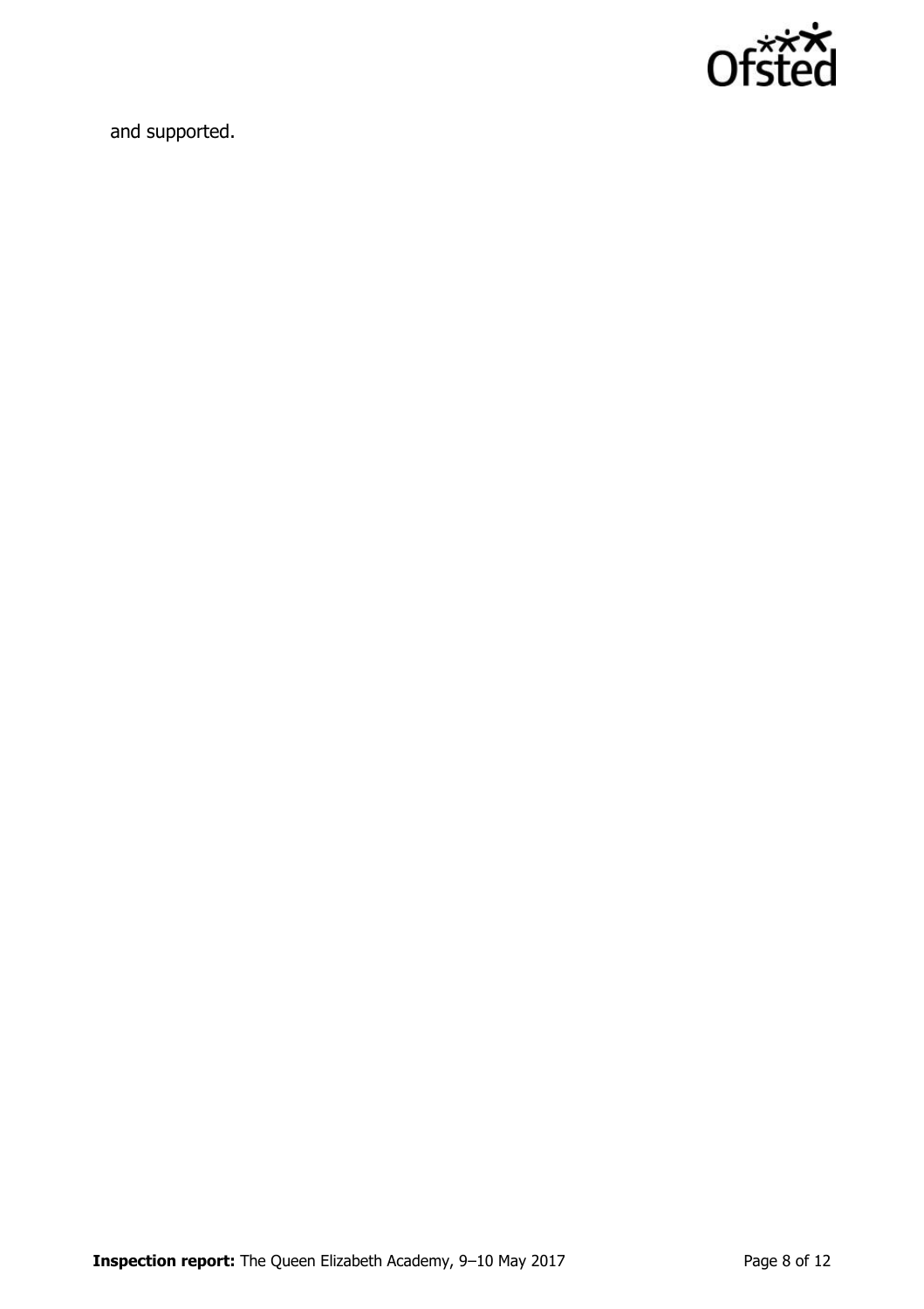

# **School details**

| Unique reference number | 139937       |
|-------------------------|--------------|
| Local authority         | Warwickshire |
| Inspection number       | 10032566     |

This inspection of the school was carried out under section 5 of the Education Act 2005.

| Type of school                      | Secondary comprehensive  |
|-------------------------------------|--------------------------|
| School category                     | Academy sponsor-led      |
| Age range of pupils                 | 11 to 16                 |
| <b>Gender of pupils</b>             | Mixed                    |
| Number of pupils on the school roll | 558                      |
| Appropriate authority               | Academy trust            |
| Chair                               | Jackie Kay               |
| Principal                           | Daniel Watts             |
| Telephone number                    | 01827 712477             |
| Website                             | www.tqea.org.uk          |
| <b>Email address</b>                | info@tqea.org.uk         |
| Date of previous inspection         | Not previously inspected |

#### **Information about this school**

- The school meets requirements on the publication of specified information on its website.
- The school complies with Department for Education guidance on what academies should publish.
- The Queen Elizabeth Academy converted to become an academy school on 1 September 2014. When its predecessor school, Queen Elizabeth School and Sports College, was last inspected by Ofsted it was judged to require improvement overall.
- The Queen Elizabeth Academy is smaller than the average secondary school.
- The proportion of pupils from minority ethnic backgrounds is below average. The proportion of pupils who speak English as an additional language is below average. The majority of pupils are of White British origin.
- An average proportion of pupils is eligible for additional government funding, known as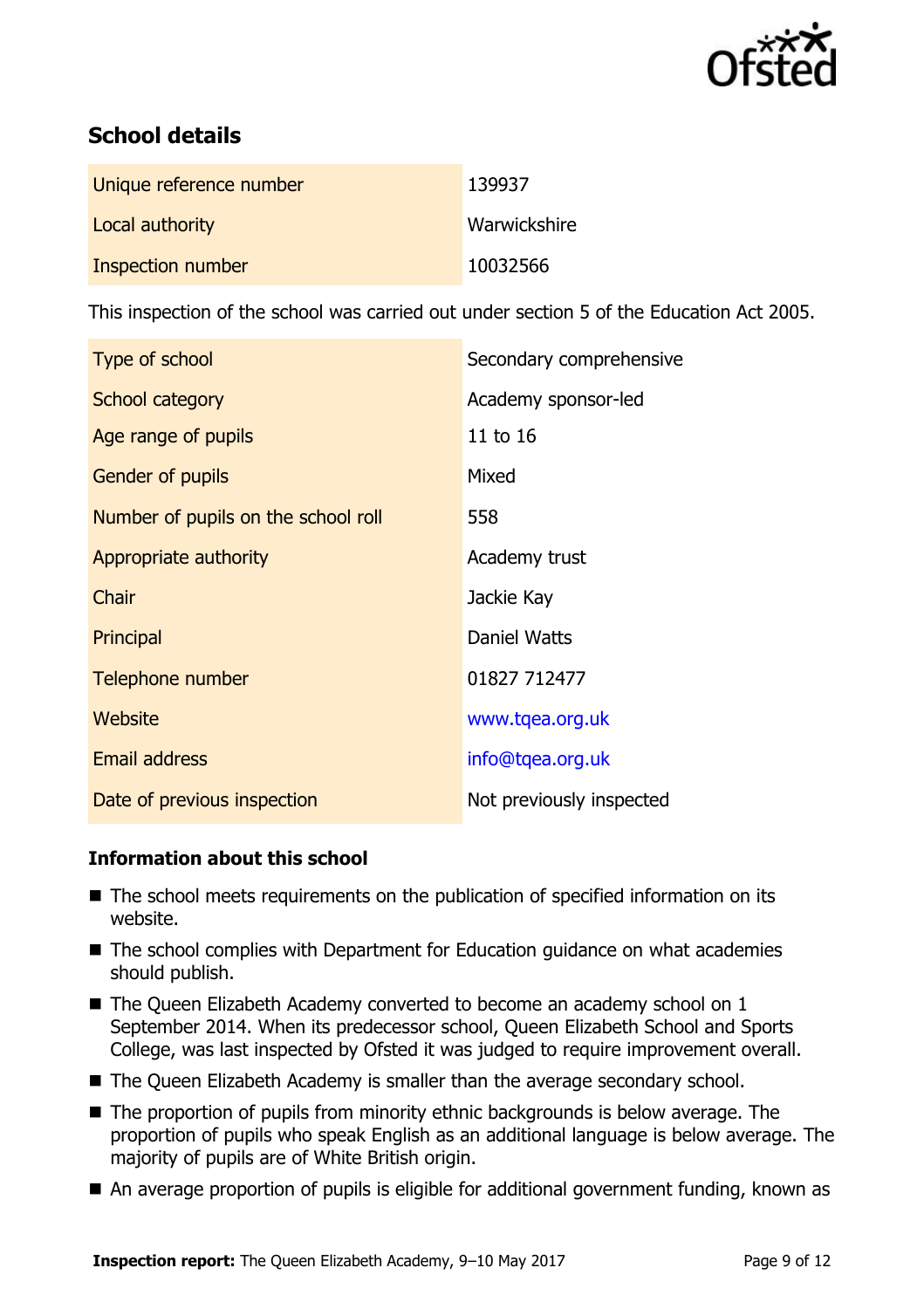

the pupil premium.

- The proportion of pupils who have special educational needs and/or disabilities is average.
- The school meets the government's current floor standards for secondary schools, which set the minimum expectations for pupils' attainment and progress.
- The school makes good use of alternative off-site provision for a very small number of pupils in Year 11 who attend North Warwickshire & Hinckley College.
- The school joined the Academy Transformation Trust in July 2016.
- The school moved into its new building in October 2016.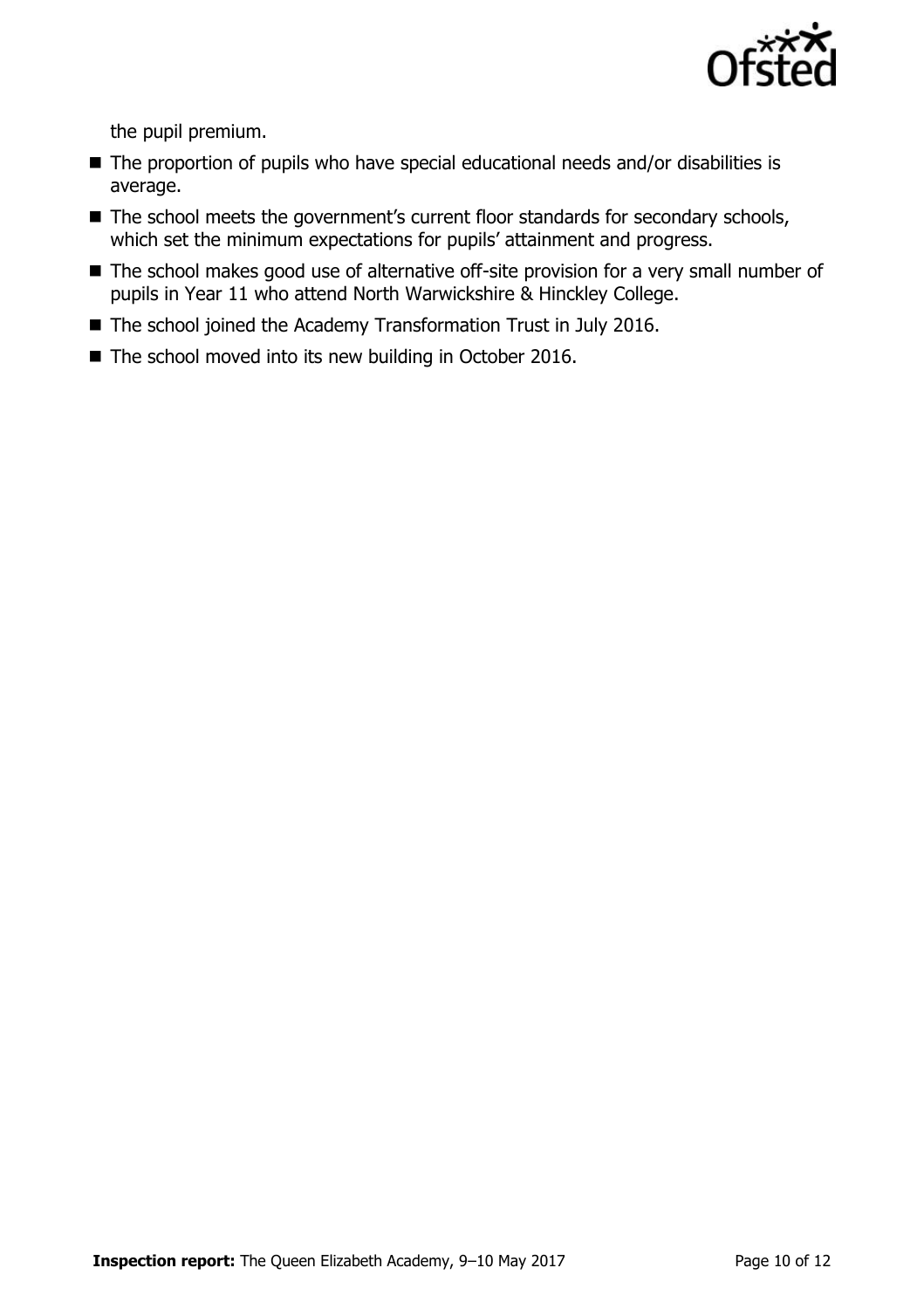

# **Information about this inspection**

- The inspectors observed pupils learning in 32 lessons or parts of lessons. The majority of lessons were observed jointly with senior leaders.
- The inspectors looked at work in pupils' books and listened to pupils read. They met pupils to gain their views of the school. The inspectors observed pupils' behaviour at break, lunchtime and at the end of the school day, as well as in lessons.
- The inspectors looked at a range of documentation including: assessments and records of pupils' progress, the school's checks and records relating to safeguarding, child protection and attendance, records of how teaching is managed and the school improvement plans.
- $\blacksquare$  Meetings were held with the principal, the deputy principal, the special educational needs and disabilities coordinator, assistant principals and middle leaders. The lead inspector met governors including the chair of governors and vice-chair of the governing body and representatives of the Academy Transformation Trust.
- The inspectors took account of the 52 responses to Parent View, 19 parents who texted, two who wrote to inspectors and one parent who spoke on the phone. Inspectors also looked at the 44 responses to the online staff questionnaire and 52 pupil responses to the online pupil questionnaire.

#### **Inspection team**

| Steven Cartlidge, lead inspector | Ofsted Inspector |
|----------------------------------|------------------|
| <b>Gwendoline Onyon</b>          | Ofsted Inspector |
| <b>Derek Barnes</b>              | Ofsted Inspector |
| <b>Sukhbir Farar</b>             | Ofsted Inspector |